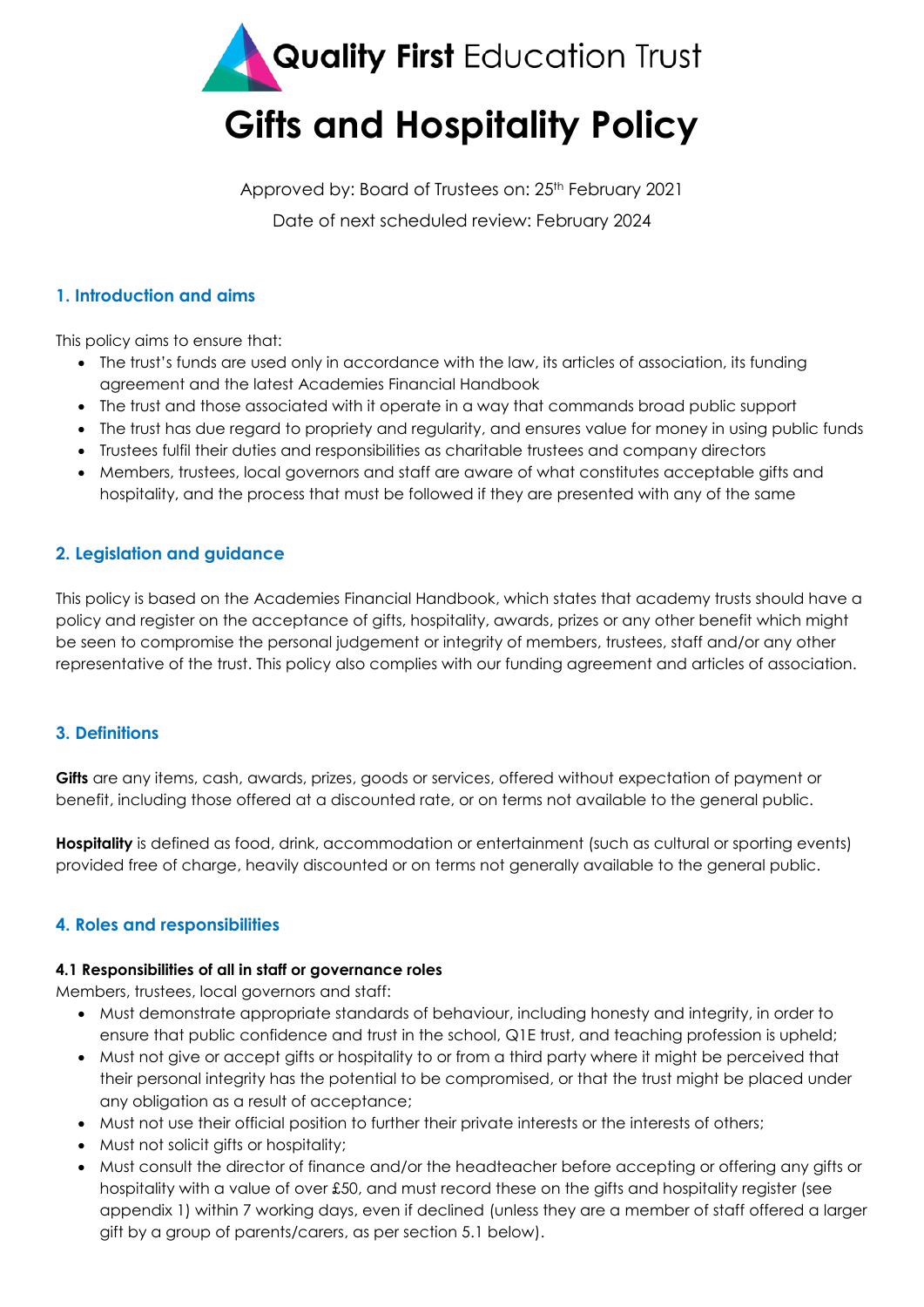

#### **4.2 Trustees**

Trustees will ensure that the trust's funds are used in a way that commands broad public support, pays due regard to propriety and regularity, and provides value for money.

## **4.3 Headteachers**

Headteachers:

- Are responsible for ensuring that staff are aware of and understand this policy, and that it is being implemented consistently;
- Will act with the utmost integrity on all matters relating to gifts and hospitality, ensuring that they set a good example to the rest of the school and trust and to those outside the organisation;
- Will ensure, alongside the director of finance, that decisions on whether individuals or the trust can accept or offer gifts or hospitality with a value of over £50 are in line with this policy.

## **4.4 The director of finance**

The director of finance will ensure that:

- Will ensure the trust maintains a gifts and hospitality register;
- Will ensure that figures for transactions relating to gifts made by the trust are disclosed in the trust's audited accounts, in accordance with the Academies Financial Handbook;
- Will ensure that the trustees and headteachers are provided with information on gifts and hospitality received and given, as appropriate;
- Will ensure, alongside the headteacher, that decisions on whether individuals or the trust can accept or offer gifts or hospitality with a value of over £50 are in line with this policy.

## **4.5 The school business manager**

The school business manager is responsible for submitting items to be added to the trust gifts and hospitality register on a day-to-day basis.

## **5. Acceptable gifts and hospitality**

#### **5.1 Offers of gifts and hospitality received**

- The trust does not wish to discourage all gift-giving. Tokens of gratitude are always appreciated and the spirit of giving is to be nurtured. Generally, gifts of nominal value may be accepted.
- Members, trustees, local governors and staff can accept gifts and hospitality that have a value of up to £50, without declaring or recording these. Staff may accept larger gifts purchased by groups of parents, for example those given to class teachers from the parents of all children in their class. These do not have to be pre-approved or recorded on the gifts and hospitality register.
- However, the offer of any gift or hospitality, whether from outside or inside the school, which might be interpreted as **an attempt to influence an employee in his or her conduct** towards pupils, parents or other employees or **influence a decision around provision of a service** must be treated with caution. Advice should be sought from the headteacher and/or director of finance if in any doubt.
- Hospitality such as working lunches may be accepted in order to maintain good relationships with key contacts, provided the hospitality is reasonable in the circumstances. If in doubt, guidance must be sought from the director of finance or the headteacher.
- Any member, trustee or member of staff who is offered such gifts or hospitality must consult the director of finance or the headteacher before accepting. Failure to declare any offer of gifts or hospitality on the register in line with this policy will be treated as a staff disciplinary matter.

#### **5.2 Offers of gifts and hospitality given**

- Restricted funds must not be used to provide gifts or hospitality. This includes the General Annual Grant (GAG) and other funds that must be used for the purpose for which they were given.
- Alcohol must not be purchased out of the school/trust budget (restricted or unrestricted funds).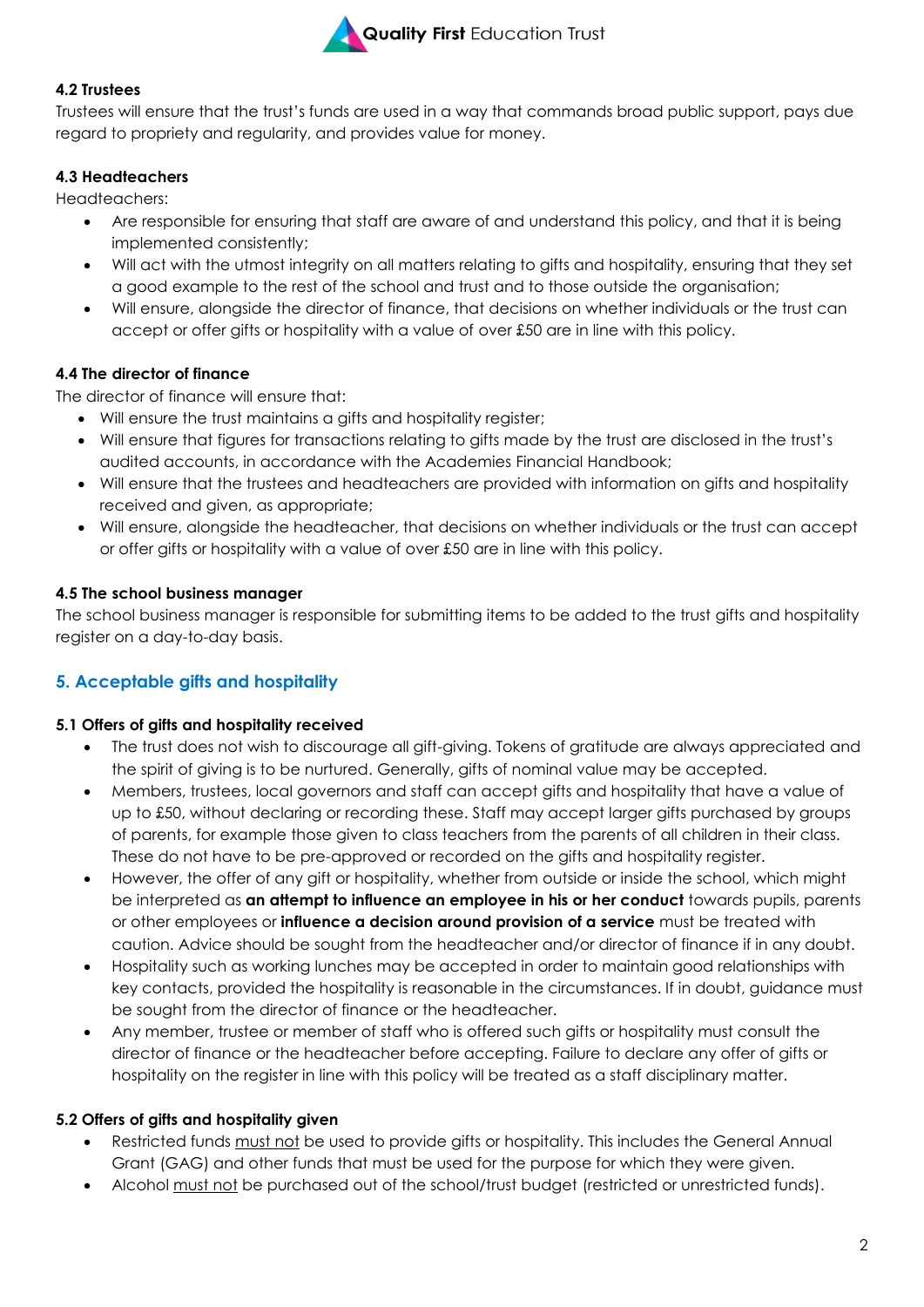

# **Quality First Education Trust**

- Any gifts or hospitality provided by schools/the trust, such as a working lunch for visitors, must not be extravagant. A maximum value of £25 per head should be used as a guideline.
- The director of finance or the headteacher must be consulted about any proposal to provide gifts or hospitality with a value of over £50.

## **6. Unacceptable gifts and hospitality**

The following must never be offered or accepted:

- Money (gift vouchers for shops are usually fine please check if in any doubt)
- Gifts or hospitality from a potential supplier or tenderer in the immediate period before tenders are invited or during the tendering process

If in any doubt, the headteacher or director of finance should be consulted.

## **7. Declining gifts and hospitality**

Any members, trustee or staff member who is offered any of the unacceptable gifts or hospitality outlined in section 6 above should politely decline the offer.

If they feel it would not be appropriate for them to decline, they should refer the matter to the headteacher or director of finance. The headteacher or director of finance may decline the offer, or donate the gift or hospitality to a worthy cause, and must also record the offer on the gifts and hospitality register. Disciplinary action will be taken against anyone who:

- fails to decline gifts or hospitality the trust has deemed unacceptable;
- fails to declare items to be recorded on the gifts and hospitality register, in line with this policy.

## **8. Monitoring arrangements**

The gifts and hospitality register is monitored regularly by the director of finance.

The trust has robust internal and external audit procedures.

This policy is reviewed and approved by the board of trustees.